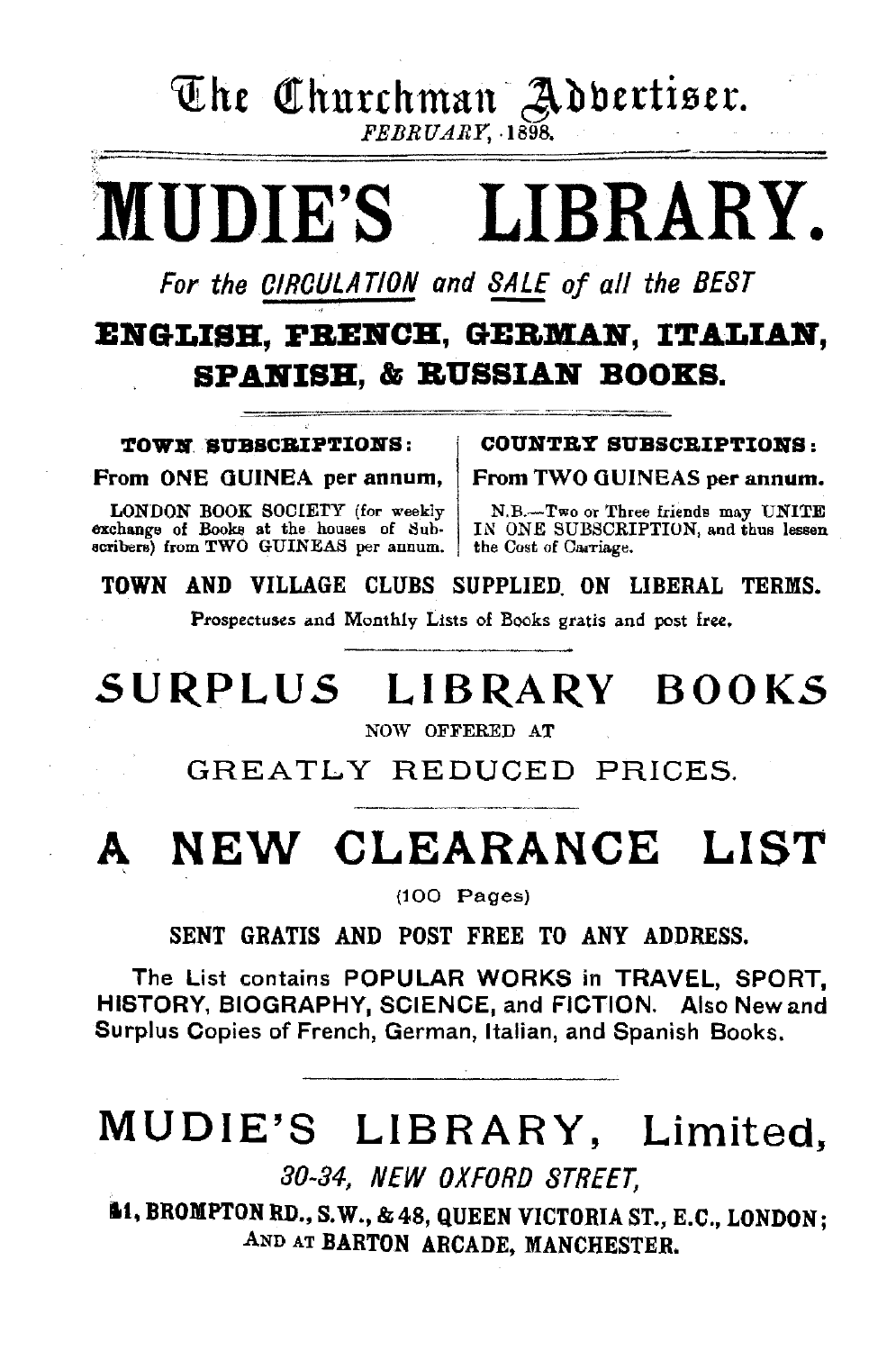

# *IMPORTANT ANNOUNCEMENT.*

**Now Ready.**—Crown 8vo., cloth, 7s. 6d.

### TW E. **SECOND VOLUME OF** THE BOOK OF THE TWELVE PROPHETS

COMMONLY CALLED THE MINOR.

BY GEORGE ADAM SMITH, D.D., LL.D., Professor of Hebrew and Old Testament Exegesis, Free Church College, Glasgow.

# Completing The Expositor's Bible in 49 Volumes.

#### THE

# Expositor's Greek Testament.

EDITED BY THE REV. W. ROBERTSON NICOLL, M.A., LL.D.

(In Four Volumes.)

The FIRST VOLUME (Now Ready), handsomely bound in buckram cloth, consists of The GOSPELS of ST. MATTHEW, ST. MARK, and ST. LUKE. by the Rev. Professor A. B. BRUCE, D.D.; and The GOSPEL of ST. JOHN, by the Rev. Professor MARCUS DODS, D.D.

"THE EXPOSITOR'S GREEK TESTAMENT" will be on the plan of Dean Alford's Greek Testament, which had a long course of popularity and usefulness in this country. The first volume was published in 1849 and the last in 1861, and in Great Britain.

A full Prospectus, with Specimen Pages, is now ready, and will be forwarded on application to the Publishers.

The price of each volume is 28s., but for those who subscribe in advance the price for Two Volumes will be 30s.

"The best book on the synoptics a minister could consult. It can be read through with delight, with exhilaration, with a constant wonder at its freshness, fertility, insight."-Dr. DENNEY, in the British Weekly.

"The names of the authors are a guarantee both for accuracy of scholarship and for a treatment of the text at once learned and popular, reverential, and thoroughly up to date. The book may be cordially recommended to students of the Greek Testament, to whom it will unquestionably prove an immense boon."-Scotsman.

LONDON: HODDER & STOUGHTON, 27, PATERNOSTER ROW, E.C.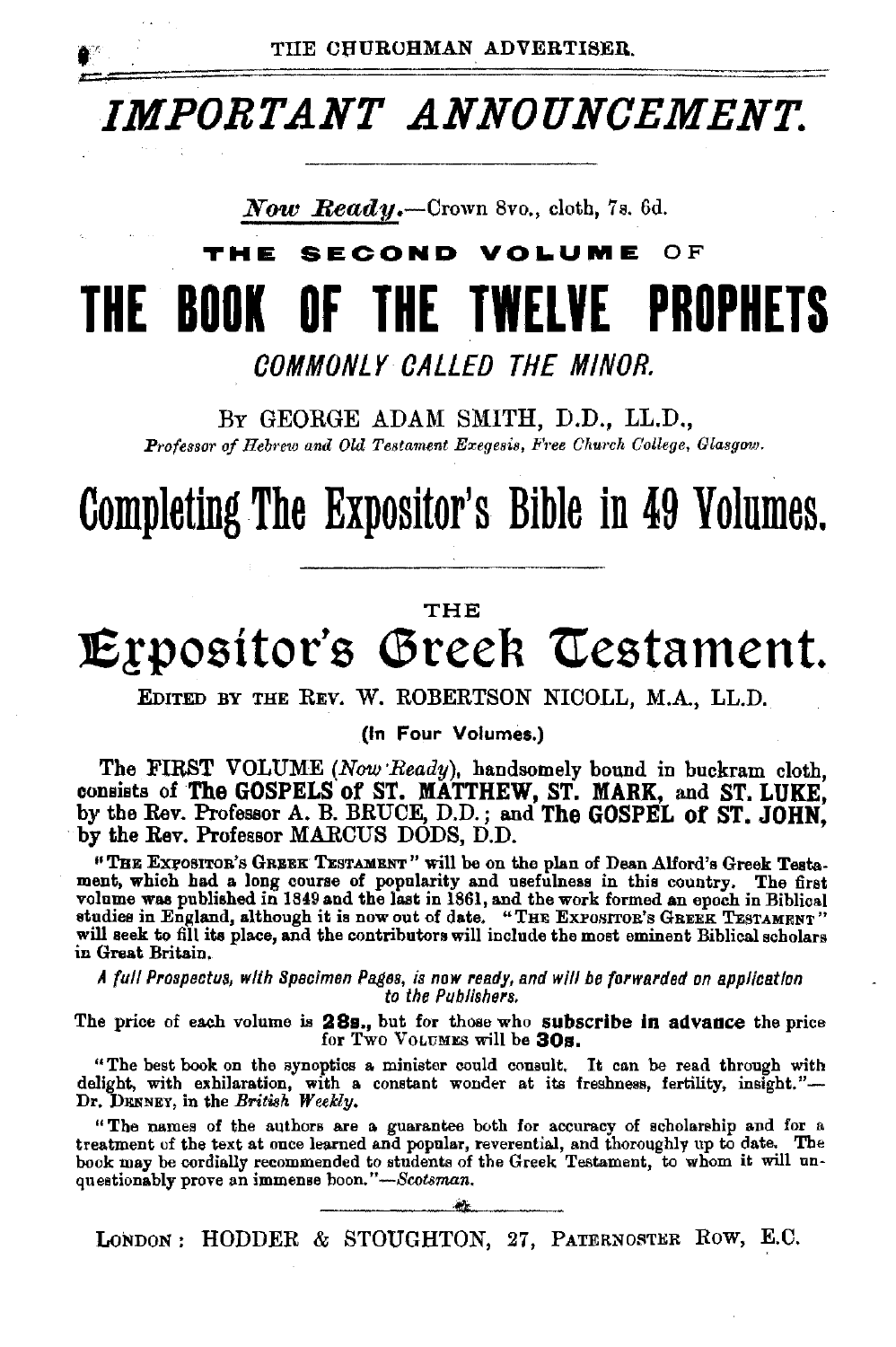Handsomely printed and bound. 500 pages octavo. Price 5s.

# $\mathit{TOOLS}$   $\mathit{FOR}$   $\mathit{TEACHERS}.$

A Collection of Anecdotes, Illustrations, Legends, etc., for the use of Teachers of Sunday-schools, Bible-classes, and Boys' Brigades, and generally of all engaged in the' Moral and Religious Training of the Young.

### Compiled and arranged by W I L L I A M M O O D I E.

THIS book is not intended as a repertory of stories gathered together for their own sake. It is meant to be a practical manual and storehouse for Teachers of Sunday-schools, Bible-classes, and Boys' Brigades, and generally for all who have to do with the moral and religious training of the

young. The work contains fully eight hundred anecdotes, is tastefully printed in very

clear type, and is arranged in separate paragraphs, with a title above each. Two very full indexes, one of Subjects, the other of Persons, are added, which enable the reader to turn up any anecdote or illustration he may need on a given subject.

"Evidently a book of thought and meaning, and will, I trust, find its place among the implements of human teaching."-Dr. C.]. VAUGHAN, Master of the Temple.

"I have looked through your book, and found it difficult to lay it down. The greatest want in the equipment of the Sunday-school Teacher has been, in my opinion, a book of this kind; and it seems to me that this book of yo

"The reader will find some 500 pages of admirable material here for making addresses lively and pointed.<br>There is quite an exceptional freshness in the book; so much of the work is new, while what is old is of that excell

"The compiler has drawn his matter from sources which are not usually tapped for the requirements of the bonday-school, The novelty of the plan gives a freshness to the volume that must irresistibly attract a mind that wo

"With such a wide and varied supply of subjects and text as is here brought together a teacher need never be at a loss."--Scotsman.

"The work will be found an excellent repertory of illustrative material."-Dundee Advertiser.

"We can strongly recommend this volume. As a whole the collection is fresh, natural, representative, and effective. Printing and binding are first *rate. "-Methodist Times*.

" How often has the Sunday-school Teacher desired to make his or her lesson more interesting by telling an appropriate aneedote or legend, and felt the want of a book to which to refer for them ! Here is just the purpose,

"Here are things new and old, brief and full, simple and profound, all told with a purpose, and that purpose the aiding of the servants of the King.''- *Word and Work.* 

"This will prove a very useful handbook for teachen; of Sunday·schools and *Bible-classes."-Ecclesiastical Gazette.* 

<sup>44</sup> It will be found that the stories and extracts illustrate moral rather than dogmatic points, and the anecdotes have, as a rule, been wisely left to point their own morals." *- Guardian*.

"The work is well arranged, and should prove in every way a valuable companion to all who are engaged in teaching the young." *-QuiVer.* 

"The selections are upon the whole very good, and, above all, are unhackneyed."-Literary World.

"The anecdotes and illustrations are fresh and far more readable than the contents of books like this usually **are."--The Sunday**-School.

"This collection is the work of a practical teacher, and one of its advantages is, that it has been compiled chiefly for Sunday-school teachers."—*Church Sunday-School Magazine*.

"The best illustrations are those drawn from his everyday experience and his fund of observation; but when these fail, a book of illustrations is a vast help."-Friend.

ELLIOT STOCK, 62, PATERNOSTER ROW, LONDON, E.C.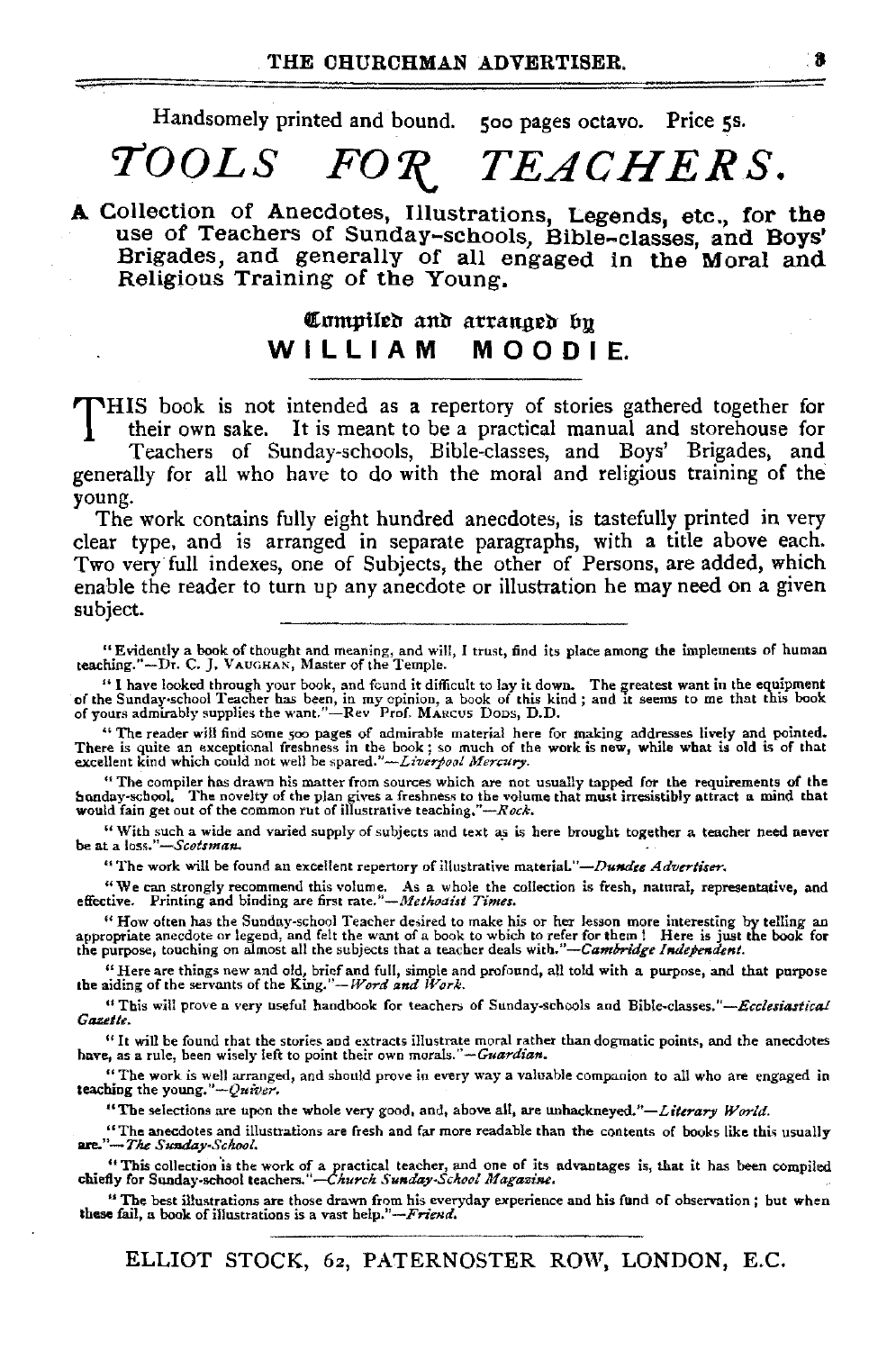# FOR EVERY MOME.

# "THE FIRESIDE" January Number.



AMONG THE CONTENTS WILL BE FOUND:

- GIBERNE and C. WAREING I. TWO SERIAL TALES. By AGNES BARDSLEY, M.A.
- II. A COMPLETE ILLUSTRATED SHORT STORY. By the Rev. P. B. POWER, M.A.
- III. THE SECRET OF A GRAVE. By the Rev. A. N. COOPER, M.A.
- IV. AN OUT-OF-THE-WAY RESTING-PLACE. By Mrs. GARNETT.
- V. PHOTOGRAPHIC STUDIES ROUND BALMORAL, Etc., Etc.

|1d.

## Hand and Heart.

- I. A SERIAL TALE.
- II. A COMPLETE SHORT STORY.
- III. A SERIES OF PAPERS-Humours of a Clergyman's Life.
- IV. WINTER IN MANXLAND.
	- V. A PAPER by M. QUILLER COUCH.
- VI. A SHORT SERMON FOR BUSY READERS.
- VII. A TEMPERANCE INTERVIEW.
- The Day of Days. I 1d.
	- I. A SERIAL TALE.
- II. GOOD MOTHERS. By E. C. KENYON.
- III. THE WEDDING RING. By A BENEDICT.
- IV. A TRAVELLING STAFF FOR THE NEW YEAR. By the Rev. F. HARPER, M.A.
- V. LIGHT ON CHURCH MATTERS. By the EDITOR, and others.
- VI. THE ORIGIN OF "JUST AS I AM." By the Rev. Dr. MOULE.

VII. THE BIBLE HOUR. MISSION WORK, Etc.

1d. Weekly.

# "The Thews."

"THE NEWS" gives short crisp paragraphs, treating on social subjects, bright gossip about the events of the day, and personal yet pleasant chats about people in whom every one is interested. It contains sixteen pages, size of the "Graphic," and is published weekly for One Penny. Ask at the Bookstall for it.

ON EVERY WEEK KO.

A PORTRAIT SKETCH. ON THE LOOK-OUT. Notes by H. S. B. TURNOVERS. By G. L. APPERSON, Dr. JAMES, and others.

A LITERARY CAUSERIE. By ALEX. ICON.

N.B.'s FOR YOUNG MEN. With Prize Chess Problems.

WOMAN'S WORLD. By VERITAS. PERSONAL AND SOCIAL. SERMONS by Leading Preachers. CHURCH NOTES.

### SERIAL TALES.

By AGNES GIBERNE, EDWARD GARRETT, the REV. P. B. POWER, the REV. T. S. MILLINGTON, etc.

A SPECIAL CHRISTMAS NUMBER is published in December.

LONDON: "HOME WORDS" OFFICE, 7, PATERNOSTER SQUARE, E.C.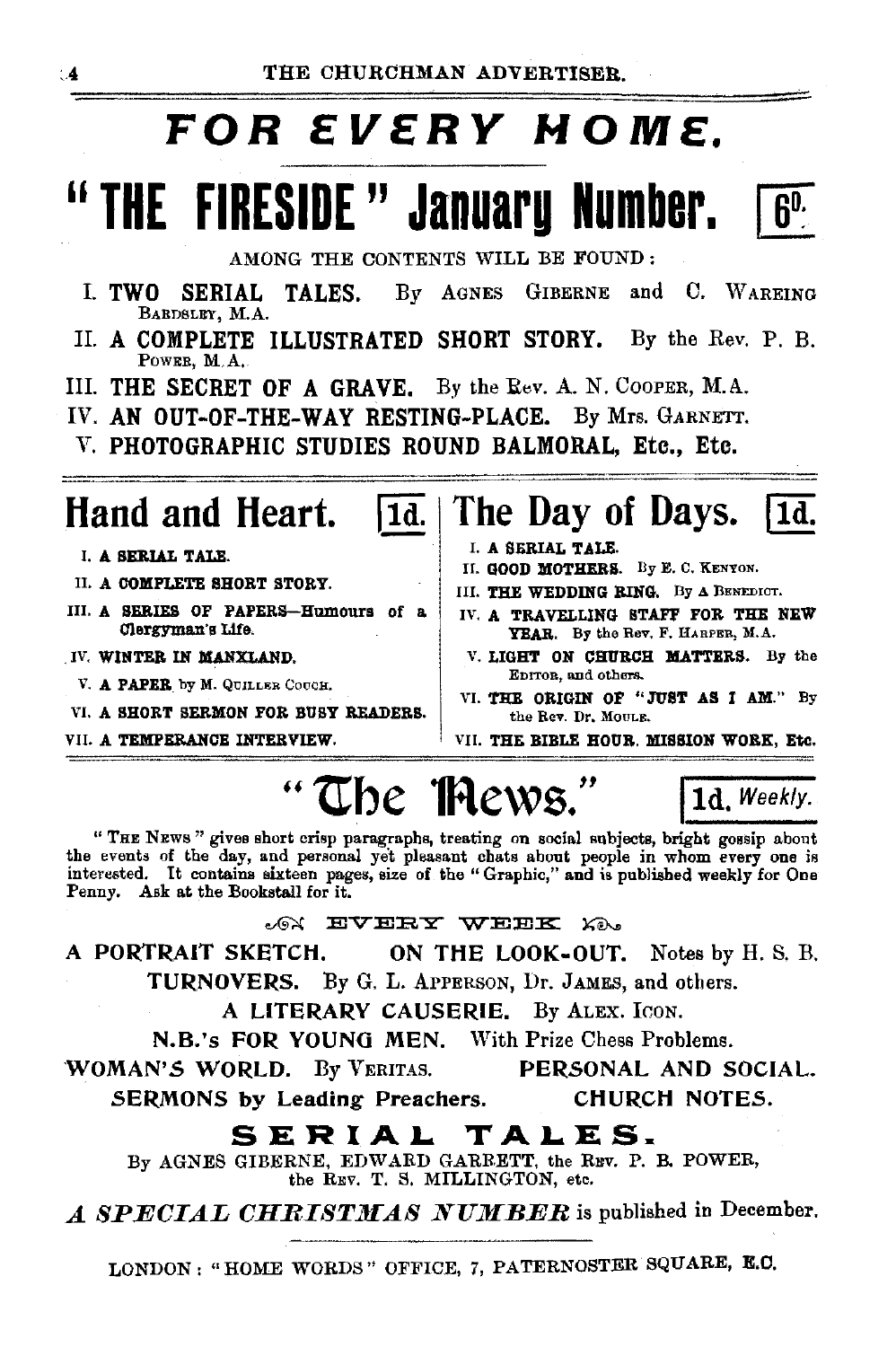First Form of "The Christian Year."

In 2 Volumes, foolscap 8vo., bound in drab boards, with paper label, price 5s. net.

# **A** Fac-*Z*imile **Reprint**

of the First Edition of

# **)(EBLE'S CHRISTIAN YEAR,**

Printed in 1827.

*With a Preface by the Bishop of Rochester.* 

The first printed form of a book which has taken such a position, and has been of such great help to the devout mind, as *1'he Christian Year,* must ever have a deep interest for the reader, and awaken the curiosity of the bibliographer.

The first edition of *The Christian Year* was published in the summer of 1827, in two thin foolscap 8vo. volumes. It was issued in what now would be considered an old-fashioned form : printed on paper of the period, and bound in dull-gray boards, with the title printed on a proper label and pasted on the back of the volumes.

It is these two quaint-looking volumes which are now being issued in *fae-simile,* giving the exact form, text, and appearance which characterized the first issue; and the publisher believes that there are very many who would be glad to possess an exact replica of this now classical book, which is so well known and highly valued by all English-speaking people. The *fac-simile* is introduced by a short but sympathetic preface by the Bishop of Rochester, who for many years was Warden of Keble College.

#### J5Itracts from '!Reviews.

"Will prove a treasure to book-lovers."-Guardian.

"There are certainly few books of the present century that have been as much read or as extensively circnlated, and perhaps none which has had so wide an influence for good. The Bishop of Rochester writes a brief but appreciative preface to this new fac-simile edition."- *Church Family Newspaper.* 

" Any modern purchaser of the *Ohristian Year* will find few of the later editions more charming than this old one."-Record.

"For all who love their Keble, these two volumes will be an excellent present."-*Ohurchwoman.* 

"One of the most curious publications of the period."-Bath *Herald*.

"A better gift, outside the greatest of books, for a thoughtful reader could not well be found.''-Family *Ohurchman*.<br>"An interesting memorial of a book that has seen more editions, probably, than any others

" An interesting memorial of a book that has seen more editions, probably, than any others of its class."—*Weekly Times and Echo.* <br>
"Certain to be widely appreciated." *-Dundee Advertiser*.

"The whole appearance of the book is neat and refined. In every respect it is to be *oommended.''-Nottingham Daily Guardian.* 

"It would be difficult to name any book of sacred verse of our own literature that has been so widely circulated, or that has had so profound an influence."—Manchester Guardian.

been so widely circulated, or that has had so profound an influence."—Manchester Guardian.<br>
<sup>116</sup> The issue is a most interesting one, and will be greatly valued by any. A list of<br>
emendations in the later editions is plac *•.murch News.* 

LONDON~: ELLIOT STOCK, 62, PATERNOSTER ROW, E.C.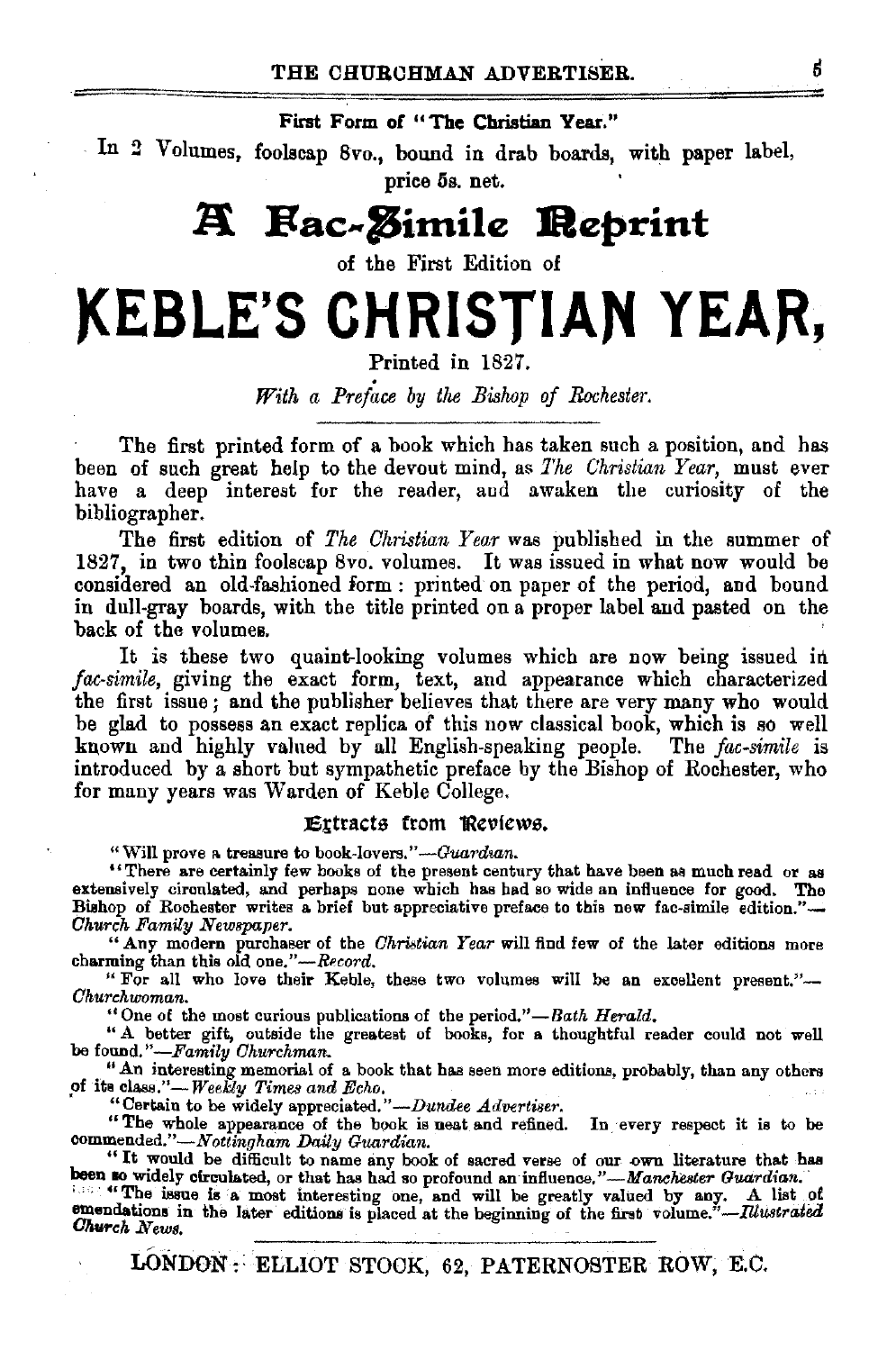# **ELLIOT STOCK'S NEW LIST.**

In crown Svo., tastefully printed and bound, with Illustrations. Second Edition, Price 6s. *DANTE'S PILGRIM'S PROGRESS;* or, ''The Passage

of the Blessed Soul, from the Slavery of the Present Corruption to the Liberty of Eternal Glory." With Notes on the Way by EMELIA RussELL GURNEY.

"The book is a beautiful production throughout, and Mr. Shields' design of the cover and of the three types of heart-printed in gold and colours-deserve special mention."-Bookseller.

"This book will be welcomed by those who are accustomed to regard Dante rather as a great spiritual teacher than as a great spiritual teacher than as a great spiritual teacher than as a great spiritual teacher than the le

In crown Svo., cloth, gilt lettered, price 5s.

PRE-REFORMATION WORTHIES. Their Lives, Teach-

ing, and Influence. By Rev. WILLIAM COWAN, Incumbent of St. Augustine's, Londonderry.<br>"Mr. Cowan has certainly given us a very interesting, useful, and instructive little volume."-

"Mr. Cowan has certainly given us a very interesting, useful, and instructive little volume."<br> **Excessionside Gasettes** (in the average student of modern history, and we join in the Bishop of Derry's prefatory words of co

In crown 8vo., cloth, Cheap Edition, price 3s. 6d. net.

## *THE GREEK .AND LATIN PRIVATE PRAYERS OF*

BISHOP ANDREWES. With References, Notices, and Notes. By Rev. H. VEALE, B.A. "If only on account of the author's record, we should give a cordial welcome to his work, but it must be welcomed on its own account for the scrupulous care and mature judgment that are apparent."-- Family

 $\alpha$ <br>"The whole introduction is full of interest, and indicates close and discriminating attention on the part<br>of an accurate and sympathetic scholar."— English Churchman,

In crown 8vo., cloth, price 3s. 6d.

## *THE LIGHT OF SHAKESPEARE.* Passages Illustrative

of the Higher Teaching of Shakespeare's Dramas. By CLARE LANGTON.<br>"Miss Langton's work, with its careful choice of quotations and its interesting introduction, is an excellent work of its kind."-Scotsman.

In fcap. 8vo., tastefully printed in antique type and bound in cloth, price 6s.  $50$  Large-paper copies,  $£1$  1s. each.

## *IN PRAISE OF MUSIC.* An Anthology. Prepared by

CHARLES SATLE, M.A.<br>
"In Praise of Music" presents a series of extracts selected with considerable care from the greatest and<br>
most appreciative writers on the subject during the centuries.<br>
The work is well done, and the

In paper cover, price 2d.

#### *.A CATECHISM ON THE CHIEF POINTS OF DIF•*  FERENCE BETWEEN THE CHURCH OF ENGLAND AND THE CHURCH OF ROME.

"A useful, reliable, and temperate work on pressing and important aspects of a controversy which has not by any means been left behind or concluded. "-Famuy *Churchman.* 

"A perfect model of accuracy and moderation, in its quotations of Roman documents and its own summary statements of their teachings."-Record.

In fcap. 8vo., cloth, gilt edges, price 1s. net.

 $DOES$   $GOD$   $CARE$  ?<br>"From beginning to end it is as though a man were speaking, and speaking of what he knew, and of what<br>he had gone through. There are, doubtless, millions who might find consolation and hope, if not buoyan

ELLIOT STOCK, 62, PATERNOSTER ROW, LONDON, E.Q.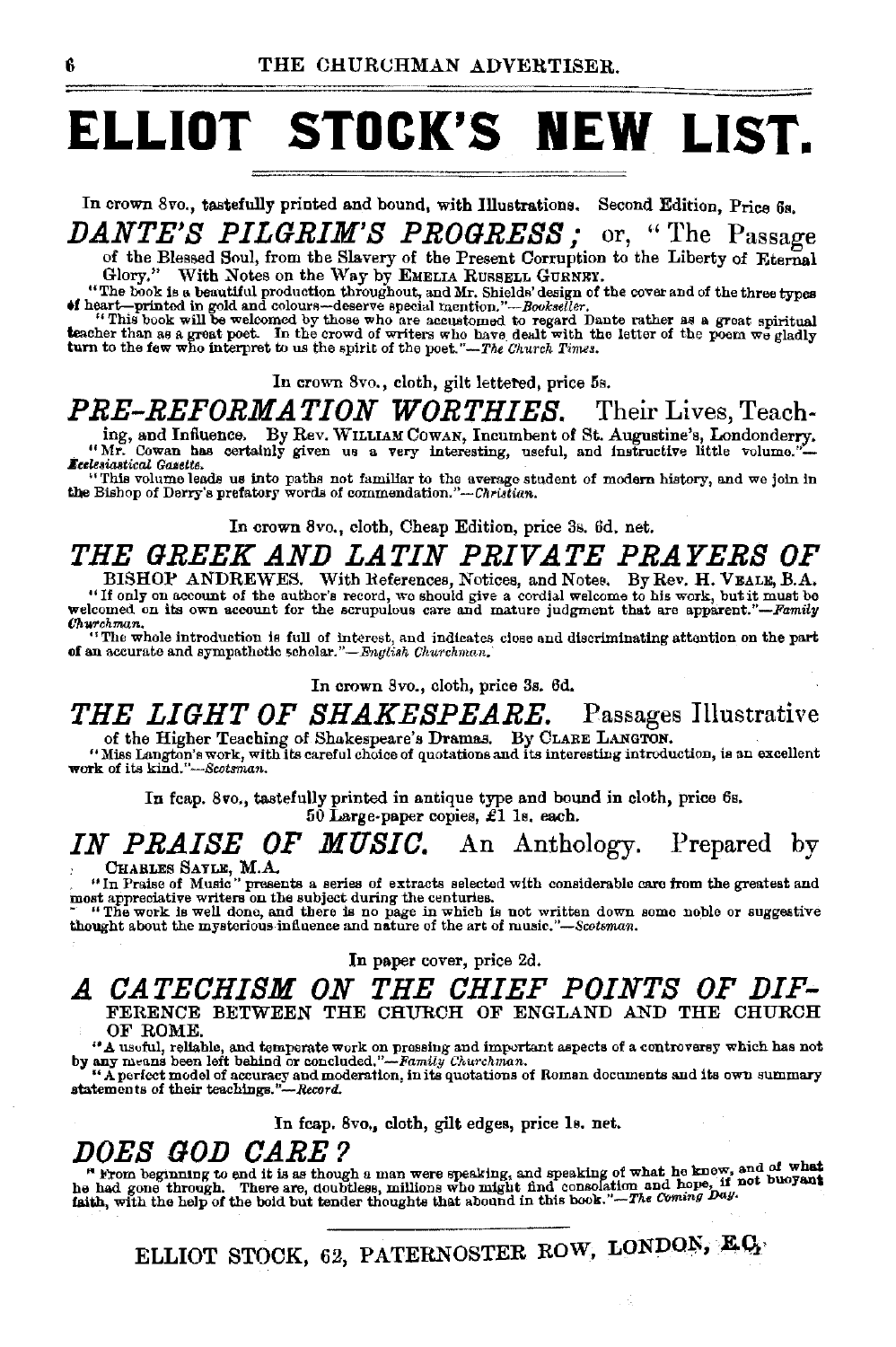# THE SUNDAY AT HOME ANNUA

Contains 812 pages and 300 Illustra Contains 812 pages and 300 Illustrations, including finely printed or tinted reproductions of pictures by<br>W. B. Leader, A.R.A., Frederick Walker, A.R.A., H. E. Orockett, J. S. Crompton, J. H. Hipsley, Hofmann,<br>Blair Leight

Price 7s. 6d., in handsome cloth; or, in Two Half-yearly Volumes, specially bound for lending libraries. 7s. 6d. the two.

THE "SUNDAY AT HOME" VOLUME HAS BEEN FOUND OF PERMANENT USE IN THOUSANDS OF HOMES AT HOME AND ABROAD

"The drift towards periodical literature, 'scrappy,' and sometimes even it tellectually contemptible, has left at least a remnant who prefer the better fare set before them by such magazines as the Sunday at Home and the

and the volume marks as in every sense a worthy successor to the extensive series of permanently useful<br>books always available for Sunday half-hours."—Western Daily Press.<br>"The present yearly volume is one of the best and

" For Sabbath reading the Sunday at Home is an ideal magazine."—St. James's Gazette.<br>"Just the book which would be popular in school and parish libraries."—Church Sunday School Magazine.

<sup>64</sup>Just the book which would be popular in school and parish libraries."—Church Sunday School Magazine.<br>
<sup>64</sup> An excelent feature of the Sunday at Home is its page for the young, which makes the magazine acceptible to ch

ment of Christian families."-Christian.

#### **SIXPENCE EACH** THE SIINDAY AT HOME. MONTH.

PUBLISHED BY THE RELIGIOUS TRACT SOCIETY, 56, PATERNOSTER ROW, LONDON,



Datron: -- HER MAJESTY THE QUEEN. Treasurer-BASIL WOODD SMITH, Esq., J.P., D.L. Senior School-MAITLAND PARK. N.W. Junior School-HORNSEY RISE, N. Conbalescent Home-HAROLD ROAD, MARGATE.

**NEW** ANNUAL SUBSCRIPTIONS ARE URGENTLY **NEEDED.** 

Two Votes are allowed at each Election for every Guinea subscribed. SECRETARY : ALGERNON C. P. COOTE, M.A. OFFICES: 73, CHEAPSIDE, E.O. BANKERS: LONDON JOINT STOCK, PRINCES STREET, E.C.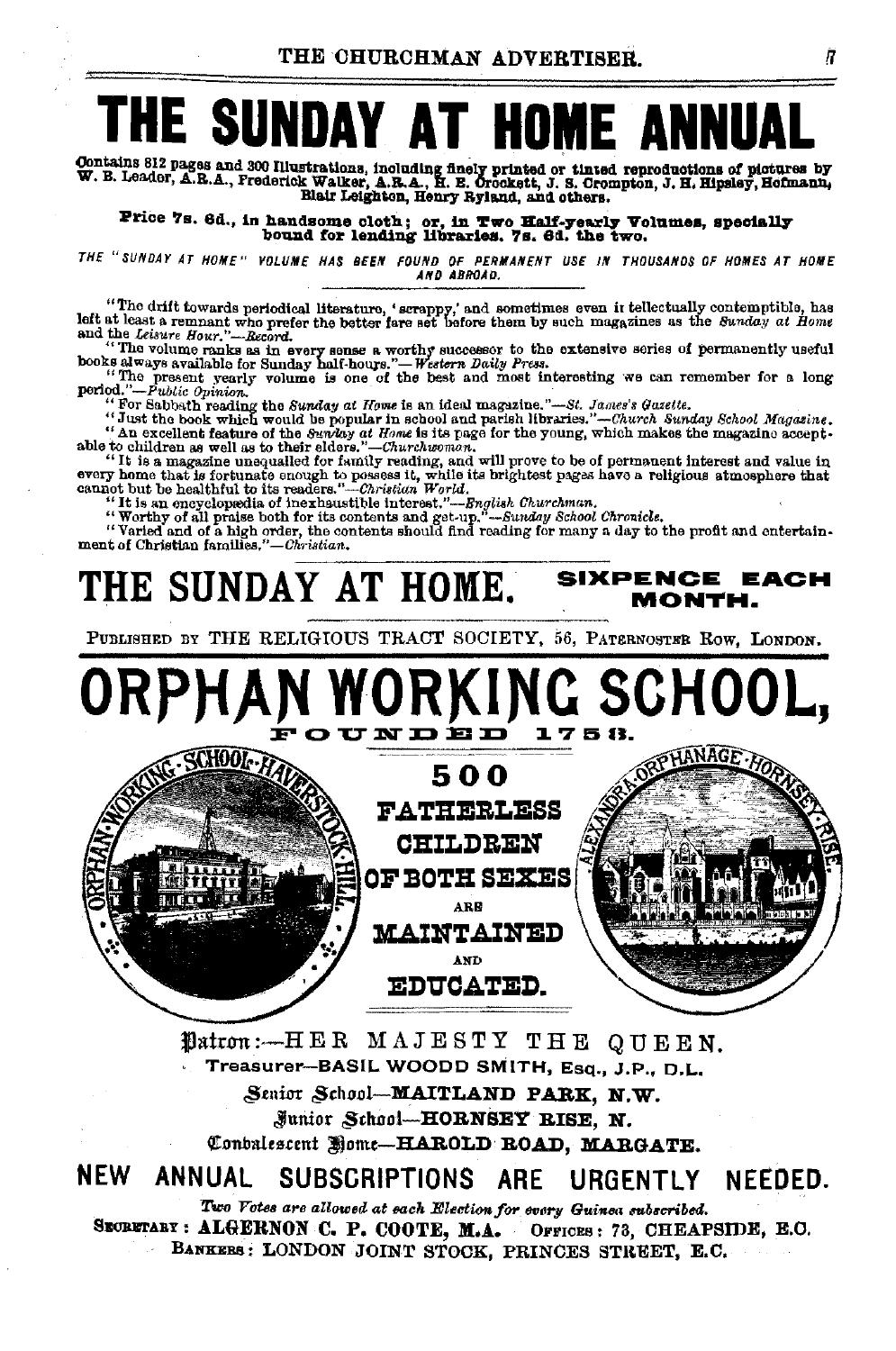### A NEW BOOK OF ILLUSTRATION FROM FRESH SOURCES.

In handsome demy 8vo., tastefully printed and bound in cloth, price 7s. 6d.



Being a Collection of Curious and Interesting Facts and Phenomena concerning the Nature, Functions, Relations, and Ministries of Men and Animals, arranged as Illustrations of Social. Moral, and Religious Truths and Priociples. With an Introduction by HUGH MACMILLAN. LL.D., Author of "Bible Teachings in Nature," "The Vine," etc., etc.

"A collection of curious and interesting facts and phenomena arranged as illustrations; and in every case the lesson is drawn clearly and simply. The most notable, as it is the most valuable, feature is the careful indexi

In crown 8vo., cloth, illustrated, price 2s.

# VILLAGE LIFE IN PALESTINE

A Description of the Religion, Home Life, Manners, Customs, Social Characteristics, and Superstitions of the Peasants of the Holy Land, with Reference to the Bible. By the Rev. G. ROBINSON LEES, B.A., F.R.G.S., Author of "Jerusalem Illustrated," etc. With Twenty-six Illustrations from Photographs by the Author.

" A charmingly fresh and instructive account of village life as illustrating numerous passages of Holy Writ. We heartily recommend it as a handy help for use by Sunday-school and Bible-class teachers. The numerous engravings greatly enhance the interest and usefulness of the book."—English Churchman.

ELLIOT STOCK, 62, PATERNOSTER ROW, LONDON, E.C.

A MOST ACCEPTABLE PRESENT TO CHRISTIAN FRIENDS.

In crown oblong 12mo., tastefully bound, price 1s, 6d.

#### Being a Manual of all the Recorded Sayings of Jesus, Hrranged for Easy Consultation and Systematic Reading.

#### WITH A PREFACE BY EUGENE STOCK.

Author of "Lessons on the Life of our Lord."

It will be a help and convenience even to those who are well versed in the Scriptures to have such an arrangement as the present, in which they will find the familiar words of our Lord brought together, and so collated that all the counsels and directions, warnings and encouragements, which He gave on any particular subject, are at once presented to the view, enabling them to examine at a glance all that the Master said on any subject, and to understand the full weight of His commands in relation to it.

"Extremely useful, and to many people the wide reach of the extant sayings of Christ will come as something very like a revelation."-Daily Chronicle.

"The treatment reverently brings out the Master's teaching in a striking way."

Church Bells.

"If this book were used with diligence, the reader would come to know the mind of Jesus in a manner which would not be possible by the ordinary method of reading the Gospels."-Christian News.

"Has been planned with great thought and care, and the directness of its teaching gives it an exceptional value as a manual of religious instruction."-Rock.

A superior edition on thick paper, and tastefully bound for presentation, is Issued, price 3s. 6d.

ELLIOT STOCK, 62, PATERNOSTER ROW, LONDON, E.C.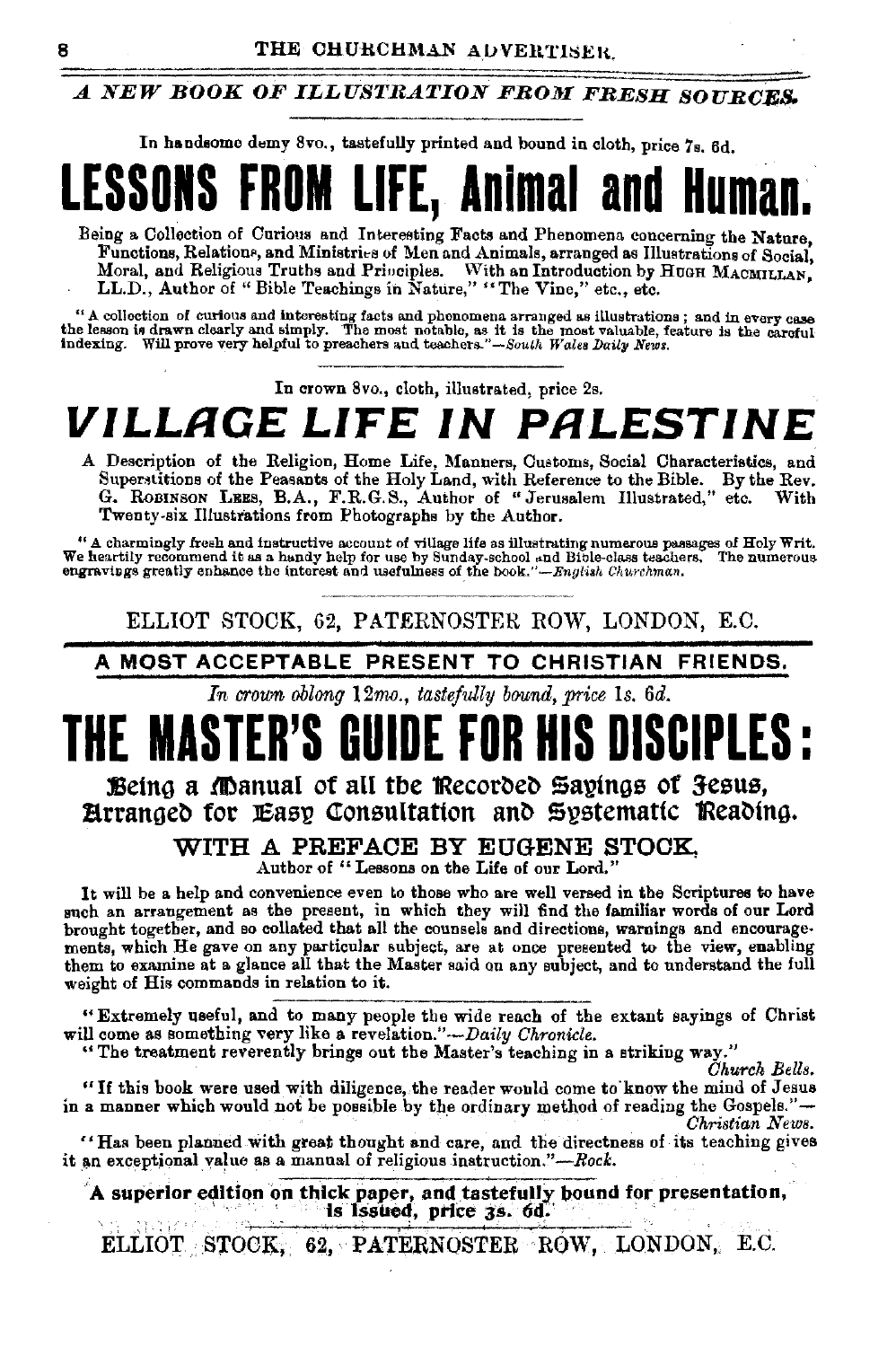

# WHO WISH TO BE. CHRISTIAN WORKERS.

By CHARLES H. YATMAN.

With Preface by Rev. W. HAY M. H. AITKEN, M.A.

"One of the best human helps towards a systematic study of the Scriptures and a thorough equipment for service that we have lately met with. The lessons are remarkably pregnant with euggestion, and are not all of the mechanical dry-bones order of prelection."—Christian.<br>"Pull of important hints and directions, which cannot fail to strengthen all who read and desire to be<br>"Full of important hints and directions, which cannot

successful in bringing the truths of the Gospel to their follow-men."-Prophetic Messenger.

LONDON: ELLIOT STOCK, 62, PATERNOSTER ROW, E.C.



#### IRE. OR THE LARCEST AND BEST STOCK IN THE WORLD.

New Sets for this Season: Life and Times of Queen Notoria-Growth of Queen's Dominions-The Fire<br>
Brigade -- Fungi -- Seal Hunting -- Britin History<br>
Crystella -- Fungi -- Seal Hunting -- Britin History<br>
(Twelve Sets)-- Galcutta to Burmah---Coast of India--<br>
Siam to Borneo-Stonebenge-Wells and Glastonbury-Rambles about London - Trip to Paris - Nansen's Polar Travels-Building a Man-of-War-The Victorian Era-Manners and Customs in the Time of our Lord-Tales from Life Hodels-Teddy's Buttons-Probable Sons, etc.

Plain Slides, 12s. per doz.; Coloured Slides, 30s. per<br>oz. Hire for Slides, 18, doz.; Subscription for Slides doz. on Hire, 21s.

WOOD'S OPTICAL LANTERNS. Oil Lanterns from 26s. Lime-Light Lanterns from 35s. Biunial Lanterns, Technical Lanterns. WOOD'S "WOOD'S COPE." For exhibiting Animated Photographs with any ordinary Lime-Light Lantern, £12 12s. T

Post free, 1s. Detailed Catalogue of Slides and Apparatus, per post, 8d.

E. G. WOOD, CHEAPSIDE, LONDON (Near Bucklersbury).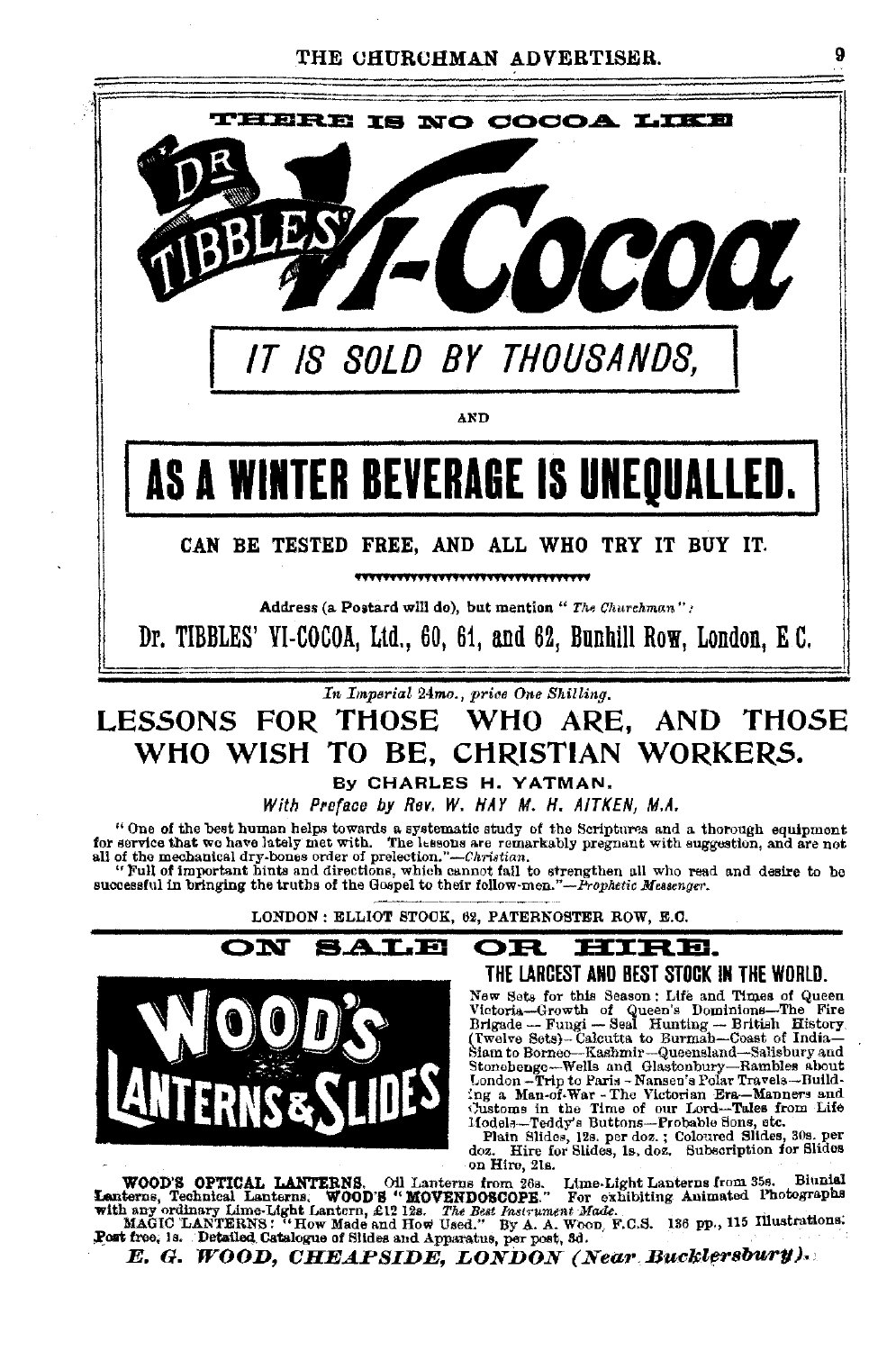### LANGLAND COLLEGE, EASTBOURNE. (2. HARTFIELD SQUARE.)

VALUATION CALCORATE: THE R. REV. THE LORD BISHOP OF PETERBOROUGH;<br>Sir DOCGLAS GALTON, K.C.B., F.R.S.; Chancellor P. V. SMITH, LL.D., and others.<br>Sirincipal: Miss M. E. VINTER, Seven years Headmistress of the Swansea High S Bedford College, London.

Entire Charge of Girls whose Parents are abroad.

A Reduction of ten per cent, for daughters of the Clergy.

### *DAVENTRY GRAMMAR SCHOOL.*

Founded A.D. 1876.

Public School Education at Moderate Cost. Entrance Scholarships. Healthy situation. Good Buildings, Fives-court, Gymnasium, etc.

Special Terms for sons of Clergy. For prospectus apply

REV. H. JOHNSON, Head Master.

### INFANT ORPHAN ASYLUM. WANSTEAD. BANKERS-MESSRS. WILLIAMS, DEACON & CO,

Orphans of persons once in prosperity entirely Maintained, Clothed and Educated on Church of England principles from earliest infancy until 15 years of age.<br>
The figure of the contract of the set of age.<br>
The figure of the

ADVOCACY OF CLERGY EARNESTLY SOLICITED.

Offices-63, Ludgate Hill, E.C.

HENRY W. GREEN, Secretary.

#### EVANGELIZATION SOCIETY, THE

21, SURREY STREET, STRAND, LONDON, W.C.,

Will send qualified Evangelists to any part of England, Scotland, and Wales on application.

Books and full particulars supplied without charge. Apply to the Honorary Secretary, a above, or to the Secretary, Scottish Branch, Grove Street Institute, Glasgow.

### PROTESTANT REFORMATION SOCIETY

(Established 1827).

PRESIDENT: COLONEL SANDYS, M.P. CHAIRMAN OF THE EXECUTIVE COMMITTEE: W. J. FRASER, Esq. VICE-CHAIRMAN ; REV. C. H. WALLER, D.D.

THE oldest distinctively Protestant Society, and the only one which employs Cierical and Trained Lay Mission-<br> **THE DEAST WARD POSITION UNISIDE IN GRAIN** have offers for sale the volume entitled<br>
"THE EASTWARD POSITION UNI

Full information will be given by the Rev. L. G. A. ROBERTS, Commander R.N., Secretary, 62, Berners Street, London, W.

THE WORKING MEN'S LORD'S-DAY REST ASSOCIATION (ESTABLISHED 1857) is working in every possible way to resist the encroachments being made on the Sabbath Institution. They earnestly ASK for FUNDS to enable them to work vigorously. Cheques should be crossed "London and County Bank," and sent to CHARLES HILL, Secretary, 13, Bedford Row, London, W.C.

f٥.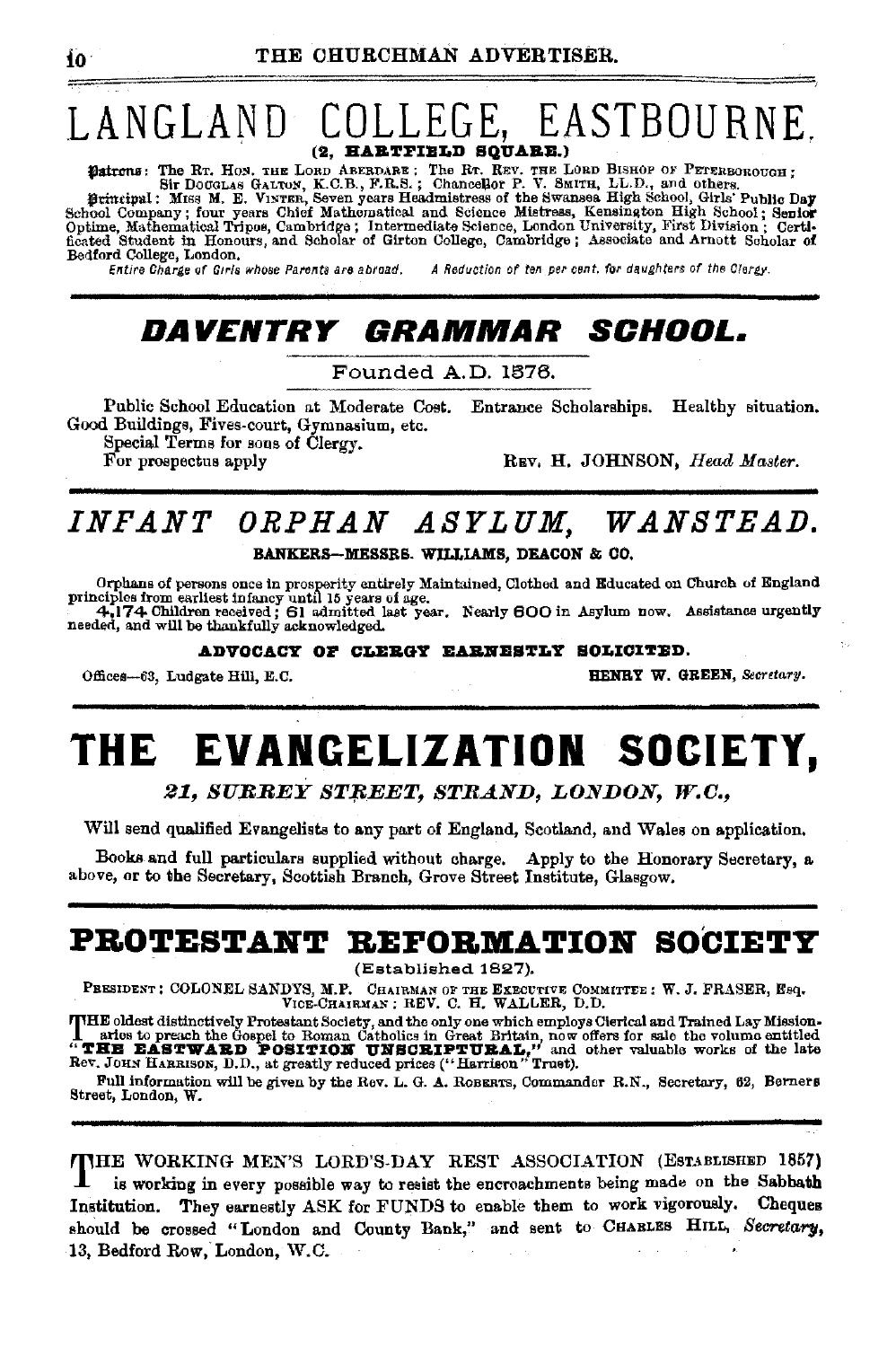

Contributions may be sent to LLOYDS' BANK, Limited, 16, St. James's Street, S.W.; or the Secretary, WILLIAM J. TAYLOR, 200, EUSTON ROAD, LONDON, N.W.

Bequests and Special Gifts are usually devoted to extension of operations.

#### THE NATIONAL PROTESTANT CHURCH UNION.

JUST PUBLISHED.

ENGLISH CHURCH TEACHING ON FAITH, LIFE AND ORDER.

NY THE REVS.

H. C. G. MOULE, D.D., Principal of Ridley Hall, Cambridge;<br>Canon GIRDLESTONE, M.A., late Principal of Wycliffe Hall, Oxford; and<br>T. W. DRURY, M.A., Principal of the Church Missionary College, Islington.

Price 1s. net. Post free 1s. 3d.

To be obtained from The Offices of the Society, 30, Charing Cross, London, S.W., AND FROM THE PUBLISHER :

Mr. C. MURRAY, 7, PATERNOSTER SQUARE, LONDON, E.C.

#### ITALIAN CHURCH REFORM ASSOCIATION  $(L.C.R.A.).$

CHURCH HOUSE, DEAN'S YARD, WESTMINSTER, S.W.

Late President.--- HIS GRACE THE MOST REV. THE LATE ARCHBISHOP OF DUBLIN.

Ordinary.-THE RIGHT REV. THE LORD BISHOP OF SALISBURY, D.D. Hon. Treaturer.-COLOREL WILLIAMS, M.P.<br>Bankers.-MESSRS. WILLIAMS, DEACON AND Co., 2, COCKSPUR STREET, S.W.

This Society exists to aid the Reformed Church of Italy. The REV. COUNT CAMPELLO, Bishop Elect and Leader of the Reform Movement, was a Canon in the Vatican. In 1881 he voluntarily resigned his position for the sake of con Reformers.

Contributions may be sent to the Hon. Treasurer, c/o. Messrs. Williams, Deacon and Co., as above, or<br>to the Hon. Secretary, I.C.R.A., Church House, Westminster.

#### **December 1, 1897.** Price 1s. 6d.

THE FOREIGN CHURCH CHRONICLE & REVIEW.

- I.-RESULTS OF OLD CATHOLICISM. By Professor MICHAUD.
- **II. -- THE SUNDAY MOVEMENT IN FRANCE.**
- III.-Iraly.
- IV.-AN ITALIAN MIRACLE.
- V. SOUL-WORSHIP IN SICILY. VI.-THE INDEX OF BAD BOOKS.
- VII.-S. ANTHONY IN SPAIN.
- VIII.-THE VIENNA CONGRESS OF OLD CATHOLICS.
	- IX.-EASTWARD Ho! By Rev. R. S. ОLDНАМ.
	- X.-EVENTS IN MEXICO.
	- XI.-ARCHBISHOP BENSON'S "CYPRIAN."
	- XII. THE ANGLO-CONTINENTAL SOCIETY.

GILBERT AND RIVINGTON, CLERKENWELL, LONDON.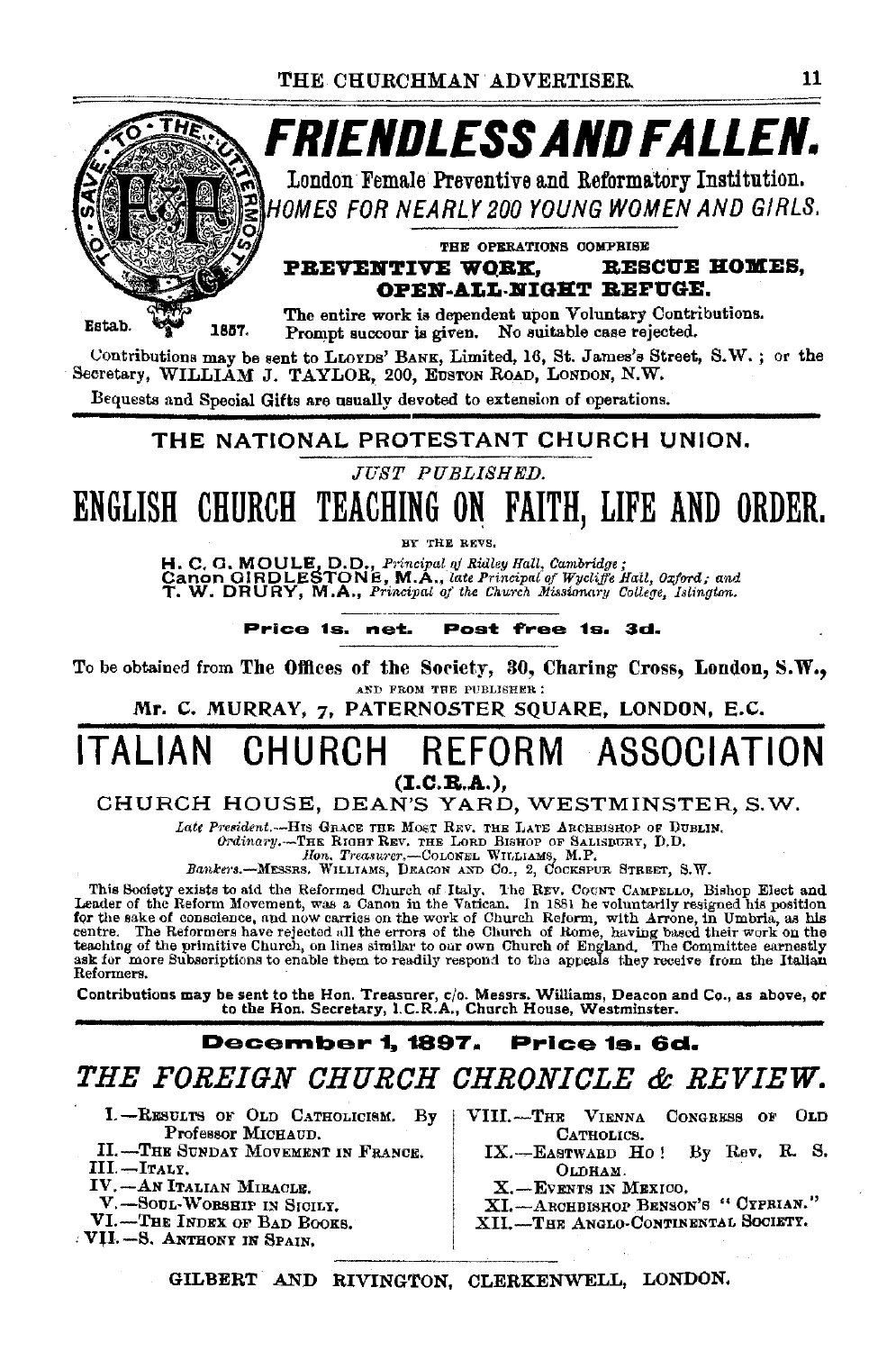## **ROYAL SEA-BATHING INFIRMARY, MARGATE.**  FOUNDED 1791. Patron: THE QUEEN.

#### **ADDITIONAl. ANNUAl. SUPPORT NEEDED.**

The Hospital has **220 BEDS** open all the year, but owing to want of funds **OWLY 150 ARE NOW OCCUPIED.** 

*COST* OF *A DIAMOND .TUBILEE BED ENDOWMENT, £:1,000.* 

BANKERS : MESSRS. COCKS, BIDDULPH & CO., 43, CHARING CROSS, S.W. ; MESSRS. LLOYDS, LTD., MARGATE.

OFFICES : 30, CHARING CROSS, S.W. TREASURER : MICHAEL BIDDULPH, Esq., M.P.

### **CHURCH OF IRELAND SUSTENTATION**  II UI IIILLAIND UUUILIIIAIIUN<br>(LONDON COMMITTEE IN AID.)<br>| finicman of Committee-THE DEAN OF NORWICH.<br>| chaitman of Committee-THE LORD CLAUD J. HAMILTON. **FUND.**

This Fund was founded at Disestablishment as a channel for sympathy of friends in England with their<br>brethren of the Church of Ireland.

brethren of the Church of Ireland.<br>It is now devoted entirely to enabling the ministry of the Church to be maintained in the South and<br>West. of Ireland, in parishes where the Protestants are few and isolated, and UNABLE TO

Last year EIGHTY-NINE parishes received grants from this Fund, administered through their own<br>diocesau schemes.<br>The NEED of this help is unabated, and the Committee exmestly appeal to English Churchmen to give<br>this testimo

# The East-End Mission to the Pews.  $\,$

FUNDS URGENTLY NEEDED towards the Medical Mission, the General Work, the Charity Work, to help the Sick and Hungry during the Winter. No food, no ftre, illness and distress, are the daily experience during the winter. Will you kindly help us to alleviate the sufferings of the poor and show them Christian sympathy?

D. OPPENHEIM, Secretary, ll9, LEMAN STREET, E.

Cheques and P.O.'s to be crossed "London and Westminster Bank," Whitechapel.

## *BEFORE SIXTY YEARS AGO.*

The special claims of the SOCIETY FOR PROMOTING FEMALE EDUCATION IN THE EAST to recognition are:

- (1) That it was the only Society for both Zenana work and School work existing in the Empire at the time of the Queen's Aeeession.
- 
- 
- (2) That it was then already carrying on Zenana work, Harem work, and School work, in China, the Straits, Egypt, and India, the Straits, Egypt, and India, the Straits, Egypt, and India, the Straits, Egypt, and India, the S

The Committee urge these claims, and appeal for help to their Commemoration Fund, to enable them to strengthen and extend the work of the Society.

 $Security$ , Miss WEBB, 267, Vauxhall Bridge Road, S.W.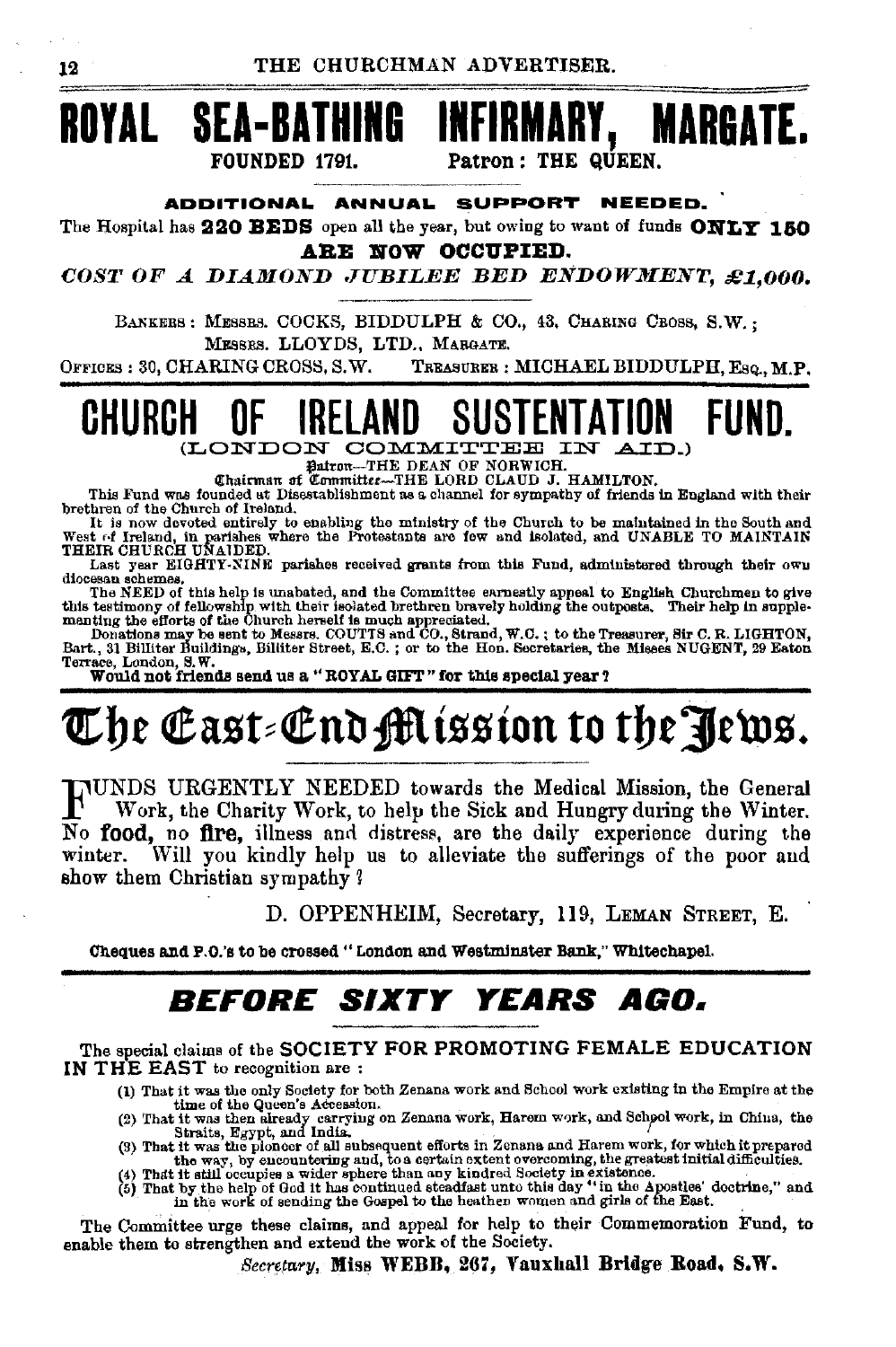### ECCLESIASTICAL INSURANCE OFFICE, LIM.

FIRE, GLASS, BURGLARY.

The Surplus Profits are devoted to Institutions, etc., for the benefit of the Clergy and of<br>
Church objects. Already a sum of £17,000 has been so distributed, including £500 to the Clergy<br>
Distress Fund, and £1,000 to the

"This is a serious attempt made in good faith to help the Clergy to help thermselves, and to husband the existing resources of the Church."-Guardian.

SELF-HELP AIDED.

## CLERGY PENSIONS INSTITUTION.

Joint Presidents.-The ARCERISEOP OF CANTERBORY. The ARCERISEOP OF TORK.<br>CIONTRIBUTIONS and LEGACIES are invited to augment pensions of<br>CIETTY Who have purchased annuities.<br>Offices: 11, Norfolk Street, Strand, London, W.C.

#### **FIVE THOUSAND RESCUED**

#### **WHERE?**

In "DR. BARNARDO'S HOMES," with their 84 distinct Houses and 24 Mission Branches.

#### WHY WERE THEY ADMITTED?

Because they were destitute; without any other condition, either as to age, see, creed, birthplace, nationality, physical condition, money payment or quarantee. The doors are always open to receive such by day or night.

#### HOW ARE THEY TRAINED?

The Boys are carefully taught in fourteen<br>different handicrafts; the Guans are brought up in cottage life for domestic service. About 19,000 are boarded out in rural districts.

- HOW DO THEY SUCCEED IN AFTER LIFE?<br>SPLENDIDLY! Over 98 per cent. of the 8,731 Emigrants, for instance, have turned out satisfactorily.
- **HOW MANY DESTITUTE OR ORPHAN<br>CHILDREN ARE ADMITTED WEEKLY?**<br>From 40 to 80 during the winter months. Every<br>24 hours about 8 souls are added to Dr. Barnar-
- do's great family.<br>HOW ARE THEY MAINTAINED?
- 
- Solely by the free-will offerings of Christ's servants throughout the world.<br>WHAT IS THE RELIGIOUS ATMOSPHERE OF
- THE HOMES?
	- HE HUMLES 7<br>Protestant, Evangelical and Christian, but not<br>Sectarian. In their support all Evangelical Christians may and do join hands.

FUNDS ARE URGENTLY NEEDED.---Remittances should ho sent to the Treasurer, WILLIAM FOWLER. Esq.; to the Chairman of Committee, Howkh Withiams, Esq.; to the Bankers, London and South. Western Bank (Bow Branch), PRESCOTT, DIMBDALE & Co., 50, Cornhill, E.C.; or to the Founder and Director, Dr. Those, J. BARNARDO, a

WAIPS!

### THE MARY WARDELL CONVALESCENT HOME FOR SCARLET FEVER, STANMORE.

INSTABLISHED 1884 by a lady working in connection with the Fomale Bible and Domestic Mission. No<br>meeting Convalescent Home will admit persons recovering from Scarlet Fever. This Home, whilet<br>benefiting the convalescent, by general public for support. Funds are urgently needed for removal of a debt of £600, and for some necessary additions and improvements.

Contributions will be thankfully received by the Bankers,

Messrs. BARCLAY & CO., at 1, PALL MALL EAST; AND BY

#### Miss MARY WARDELL, STANMORE, MIDDLESEX.

From whom further information may be obtained.

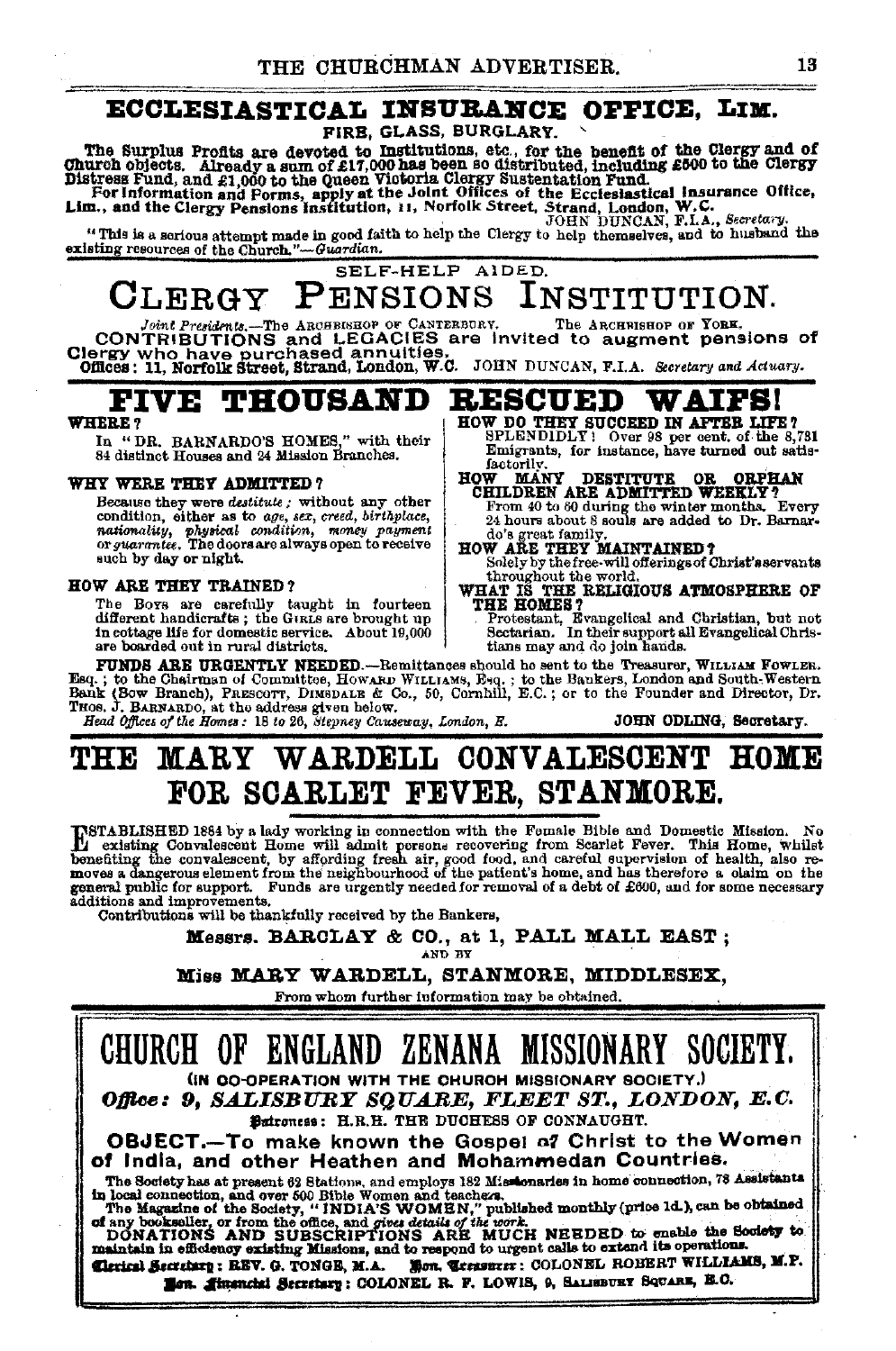### The St. Giles' Christian Mission.

Treasurer-F. A. BEVAN, Esq.

#### VOLUNTARY CONTRIBUTIONS ONLY SOURCE OF INCOME.

This Mission assists, amongst other classes, the following :-

THE BETTER CLASS OF DISCHARGED PRISONERS :<br>THE INNOCENT BUT SUFFERING WIVES AND CHILDREN OF PRISONERS ;<br>HOMELESS AND POOR ;<br>HOMELESS AND DESTITUTE WOMEN.

The demands upon the resources of the Mission are very heavy.

Mr. WILLIAM WHEATLEY, Superintendent, 4, Ampton Street, Regent Square, W.C.

# (SYRIAN COLONIZATION FUND.)

FUNDS URGENTLY NEEDED for Employment and Relief at Jerusalem.

Above 50 men and boys daily employed at Abraham's Vineyard on Stone Dressing, Soap Making, constructing Rock-hewn Cisterns for Water, etc. Above 3,000 souls annually given food, drinking-water, and clothing. Numbers live in underground airless places, or in sheds exposed to summer sun and winter storms. No furniture but boards, rags, petroleum tins, and sacks for bedding. No water-supply, and unable to get any work, they starve. Many apply to us daily for work, without which they must starve.

DONATIONS THANKFULLY BECEIVED BY

F. A. BEVAN, Eso., Hon. Treasurer, 54, Lombard Street, E.C. E. A. FINN, Secretary, 41, Parliament Street, S.W.

#### MISSION THE EMPLOYS 470 MISSIONARIES,

#### AND IS IN URGENT NEED OF FUNDS.

It is one of the oldest of the Home Missionary Societies, and has ever held fast to its Evangelical principles.

More than half a million men yearly visited.

If friends are unable to contribute the whole sum necessary to maintain a Missionary,<br>they may be able to offer  $\pounds 10$ ,  $\pounds 5$ , or smaller sums. These subscriptions will be<br>grouped for particular districts, and will th Gifts will be gratefully acknowledged by the mittee.

*Treasurer*—F. A. BEVAN, Esq., or by the Secretaries (Rev. T. S. HUTCHINSON, M.A.

Bankers-BARCLAY & Co., LTD.

Offices-3, Bridewell Place, London, E.C.



THE MISSIONS TO SEAMEN. Patron:

Admiral of the Fleet<br>H.R.H. The DUKE OF SAXE-COBURG

AND GOTHA, K.G. AND GOTHA, A.G.<br>Labours afloat and<br>ashore, at home and<br>abroad, among seamen of all classes and nations, fishermen, bargemen, and emigrants.<br>Sixty eight harbours are occupied.

Income, £38,291.

Increased Contributions and Offertories, urgently-needed, should be forwarded to the Secretary, Commander W. DAWSON, R.N., 11, Ruckingham St., Strand, London, W.C.

### SPANISH AND PORTUGUESE CHURCH AID SOCIETY.

President: The Right Rev. the Lord Bi-hop<br>of Worcester. Vice-President: The Very Rev. the Dean of Norwich.

To aid the Beformed Episcopal Churches in the fatthful preaching of the Gospel, and to help and snowing them in the great work of evangelization in which they are engaged. Contributions will be of Wonczerta, Hartlebury, Ki ohtained.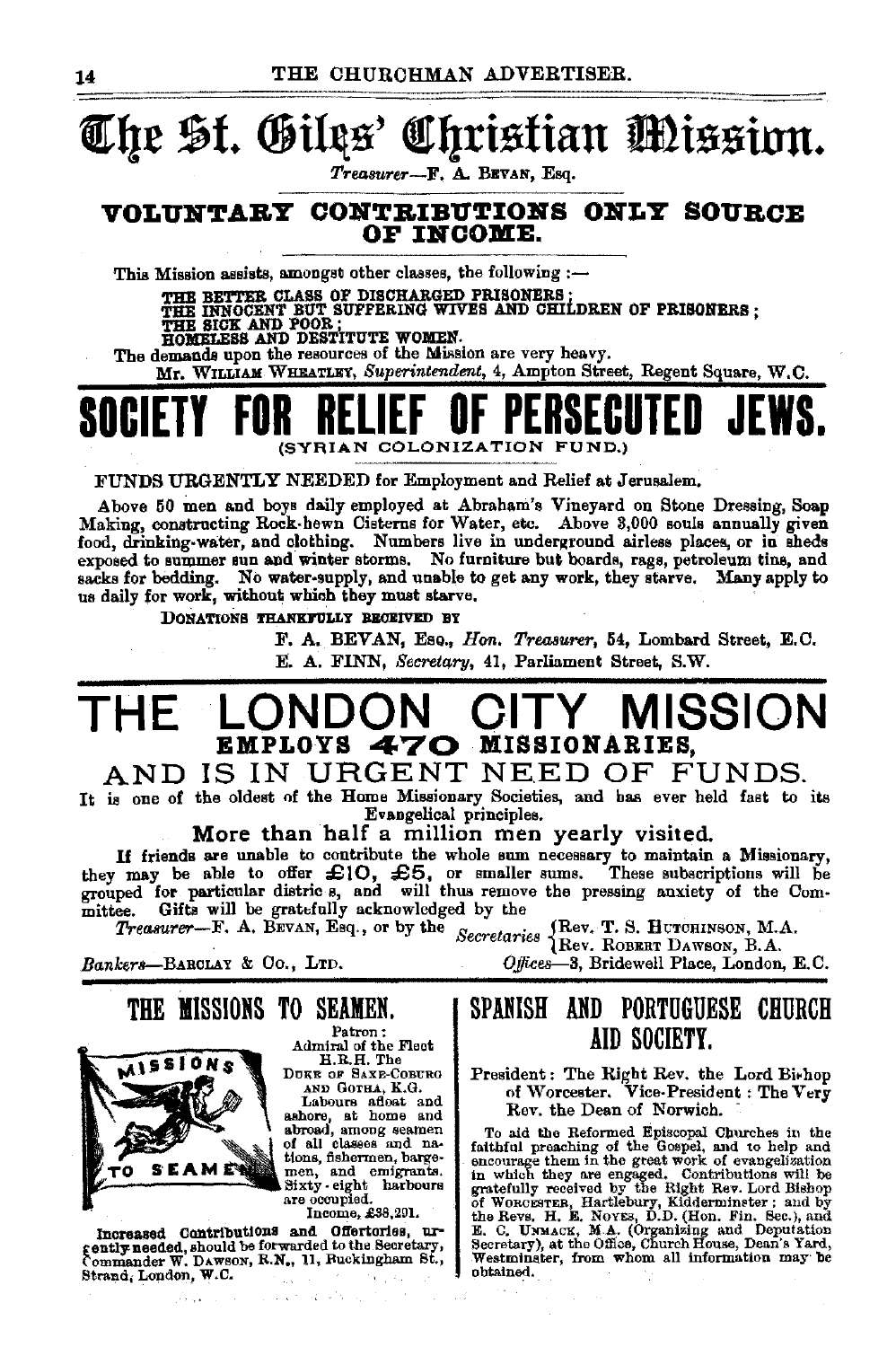# PALESTINE, EGYPT, ATHENS, etc.

ITHOS. COOK & SON have arranged for a SERIES of SELECT PERSONALLY CONDUCTED TOURS, occupying 79 DAYS, leaving LoNDON February 8th, 22nd, and March 8th, visiting Paris, Milan, Trieste, Alexandria, Cairo, the Holy Land (Jerusalem, Jericho, Dead Sea, Jordan, Bethlehem, Nazareth, Damascus, etc.), Constantinople, Athens, etc. Also shorter Tours, leaving LONDON February 22nd, and March 22nd, and on April 2nd, for Greek Easter in Jerusalem.

Independent Tours available for. one or more passengers, arranged to start by any route, at any date, time, or pomt, and for ascending the Nile to the First and Second Cataracts, in tourist steamers fitted with every luxury.

Pamphlet, with maps and plans, 6d., post free-

*THOS. COOK* &7 *SON, Ludgate Circus, London; and Branch Of/ices.* 



With a record of 54 years' great success among Sailors, Bargemen, and others in the Port of London, the Committee ask for continued help to carry out the noble work of the Mission.<br>Donations and

INSTITUTED 1844. New Subscriptions are urgently needed, payable at Lloyds Bank, or tc

P. PENFOLD, Paymaster-1n.Oh1ef, R.N. 31, New Bridge Street, London, E.O.





SAVINGS DEPARTMENT.

For the encouragement of Thrift the Bank receives small sums on deposit, and allows Interest monthly on each completed £1.

FOR TWO GUINEAS PER MONTH.  $\qquad \qquad$  FOR FIVE SHILLINGS PER MONTH.

BIRKBECK BUILDINC SOCIETY. | BIRKBECK FREEHOLD LAND SOCIETY.<br>FOW TO PURCHASE A HOUSE. | HOW to PURCHASE a PLOT of LAND HOW to PUBOHASE a PLOT of LAND

The BIRKBECK ALMANACK, with full particulars, post free.

FRANCIS RAVENSCROFT, *Manager*.